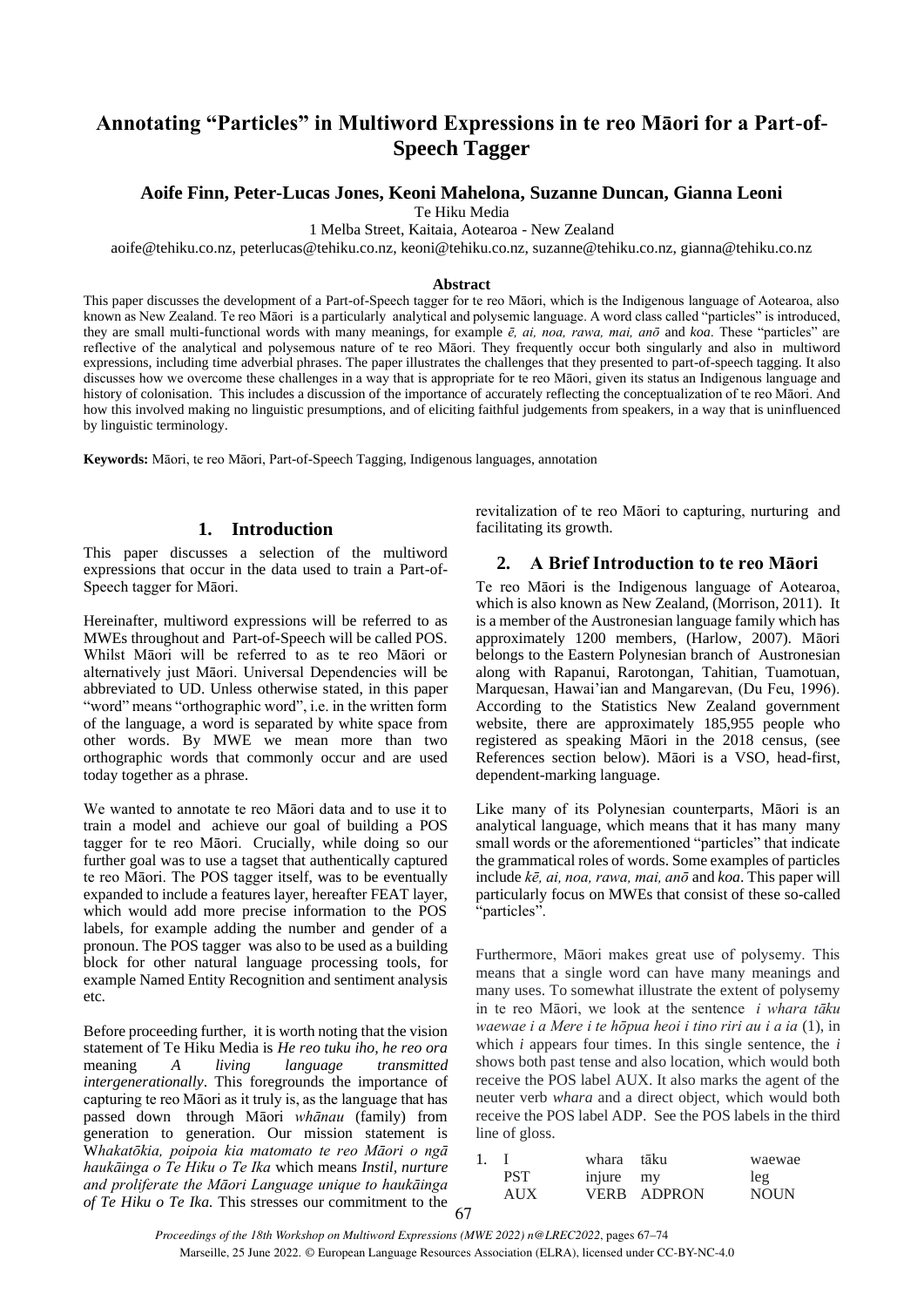| $\mathbf{i}$  | a           | Mere           | $\mathbf{i}$ | te                                                   |
|---------------|-------------|----------------|--------------|------------------------------------------------------|
| AGT           | ART         | Mere           | <b>LOC</b>   | <b>DET</b>                                           |
| ADP           |             | PART PROPN AUX |              | <b>DET</b>                                           |
|               |             |                |              |                                                      |
| heoi          | tino        | riri           | au           |                                                      |
| <sub>SO</sub> | <b>PST</b>  | tino           | annoy        | 1SG                                                  |
| <b>CCONJ</b>  | <b>AUX</b>  | <b>MOD</b>     | <b>VERB</b>  | <b>PRON</b>                                          |
|               |             |                |              |                                                      |
| $\mathbf{i}$  | a           | <i>ia</i>      |              |                                                      |
| DO            | ART         | 3SG            |              |                                                      |
| ADP           | <b>PART</b> | <b>PRON</b>    |              |                                                      |
|               |             |                |              | "Mere hurt my leg in the pool, so I was very annoyed |

at her"

If expanding the POS labelling to include a more finegrained FEAT layer, then the difference between these labels needed for *i* are more striking. The *i* in (1) would receive four different FEAT labels, AUX-pst, AUX-loc, ADP-agt and ADP-do. Outside of this, the word *i* is also used in sentences of comparison. This demonstrates the grammatical variation that a single word can show in a single sentence.

It is also worth emphasising further that neither adjacency nor ordering consistently predict grammatical roles nor how labels should be distributed between words. This can be demonstrated with the identical sentences in (2) and (3). In (2) *kei te* is considered a single word and would receive AUX which is a single POS label, see third line of gloss. It would receive a FEAT label of AUX-pres.

| 2. | Kei te           | mahi             | <i>ia</i>        |           |
|----|------------------|------------------|------------------|-----------|
|    | <b>PRES</b>      | work             | - 3SG            |           |
|    | <b>AUX</b>       | <b>VERB PRON</b> |                  |           |
|    | "She is working" |                  |                  |           |
| 3. | Kei              | te               | mahi             | <i>ia</i> |
|    | LOC              | <b>DET</b>       | NOUN 3SG         |           |
|    | <b>AUX</b>       | <b>DET</b>       | <b>NOUN PRON</b> |           |
|    | "She is at work" |                  |                  |           |

On the other hand, in (3), *kei te* is two separate words, *kei* would receive AUX and *te* would receive the DET POS label, see third line of gloss. If including a FEAT layer, *kei* would be labelled AUX-loc and *te* would be labelled with DET-sg.

Therefore, thanks to its particularly analytical and polysemous nature, it can be said that the grammatical role of a word is not always clear or easily ascertained in te reo Māori. Moreover, it is often the case that neither adjacency nor ordering are helpful in this same regard. This complexity of correct labelling of words in te reo Māori presents an obvious challenge to POS tagging, both when annotating and training a model to tag correctly.

Furthermore, as attested by our vision and mission statements mentioned above, our organisation is committed to faithfully and accurately capturing and representing te reo Māori. We do not want to colonise the language with terminology where it is neither applicable nor appropriate, and often founded in European theories of language. In that same vein, our concerns lie with faithfulness to the language, rather than metrics. That is to say that we would

rather accurately tag te reo Māori with tags that represent Māori conceptualization, and have initially lower metrics that we can improve on, rather than tagging with an unsuitable tagset and inaccurately representing the language. We view such inaccurate tagging as linguistic colonialism. This is especially pertinent because of the effects of colonisation on the Māori language. So while we did want our annotation guidelines to be compatible with industry standards when possible, it was equally, if not more, important that they had to be appropriate for te reo Māori. Therefore we needed to find a "sweet spot" that best fulfilled both of these criteria.

To begin, the UD guidelines are "based on a lexicalist view of syntax", see References section below. As such, the UD guidelines strongly encourage what we call a one-wordone-POS-label approach. However, that straight-forward lexicalist approach encouraged by the UD guidelines presents problems for te reo Māori. This is problematic because, as shown above in examples (1) through (3), a single word in te reo Māori can have more than one meaning, and crucially more than one use in the grammar of te reo Māori.

It follows that some of the traditional UD grammatical categories for POS tagging were not suitable for use in te reo Māori. At the time of development of the POS tagger, the UD guidelines had never been used to tag an Eastern Polynesian language such as Māori. In that sense, the word classes of Māori are unprecedented from the point of view of UD guidelines. Therefore, we needed to review the existing UD tagging protocols, assess where they were suitable for te reo and if not, then devise tagging new tagging protocols.

From this careful review and considered pre-examination of the UD tagset, our te reo Māori speaking linguists were able to ascertain that parts of the UD tagset would not be suitable for te reo Māori. Having done so, we did not need to use value time or resources tagging te reo Māori with the existing UD tagset. We are a small Māori Indigenous organisation, and given what that would involve, such as training of annotators etc etc, it would not be a worthwhile use of our resources.

| <b>ADJ</b>   | adjective    | <b>PART</b>  | particle      |
|--------------|--------------|--------------|---------------|
| ADP          | adposition   | <b>PRON</b>  | pronoun       |
| <b>ADV</b>   | adverb       | <b>PROPN</b> | proper noun   |
| <b>AUX</b>   | auxiliary    | <b>PUNCT</b> | punctuation   |
|              | coordinating |              | subordinating |
| <b>CCONJ</b> | conjunction  | <b>SCONJ</b> | conjunction   |
| <b>DET</b>   | determiner   | <b>SYM</b>   | symbol        |
| <b>INTJ</b>  | interjection | <b>VERB</b>  | verb          |
| <b>NOUN</b>  | noun         | X            | other         |
| <b>NUM</b>   | numeral      |              |               |

Table 1: Universal Dependencies POS labels

On account of this, our annotation guidelines for the POS tagger for Māori were somewhat based on, although nonidentical to, the UD guidelines. The 17 labels of the UD guidelines are shown in Table 1. For more information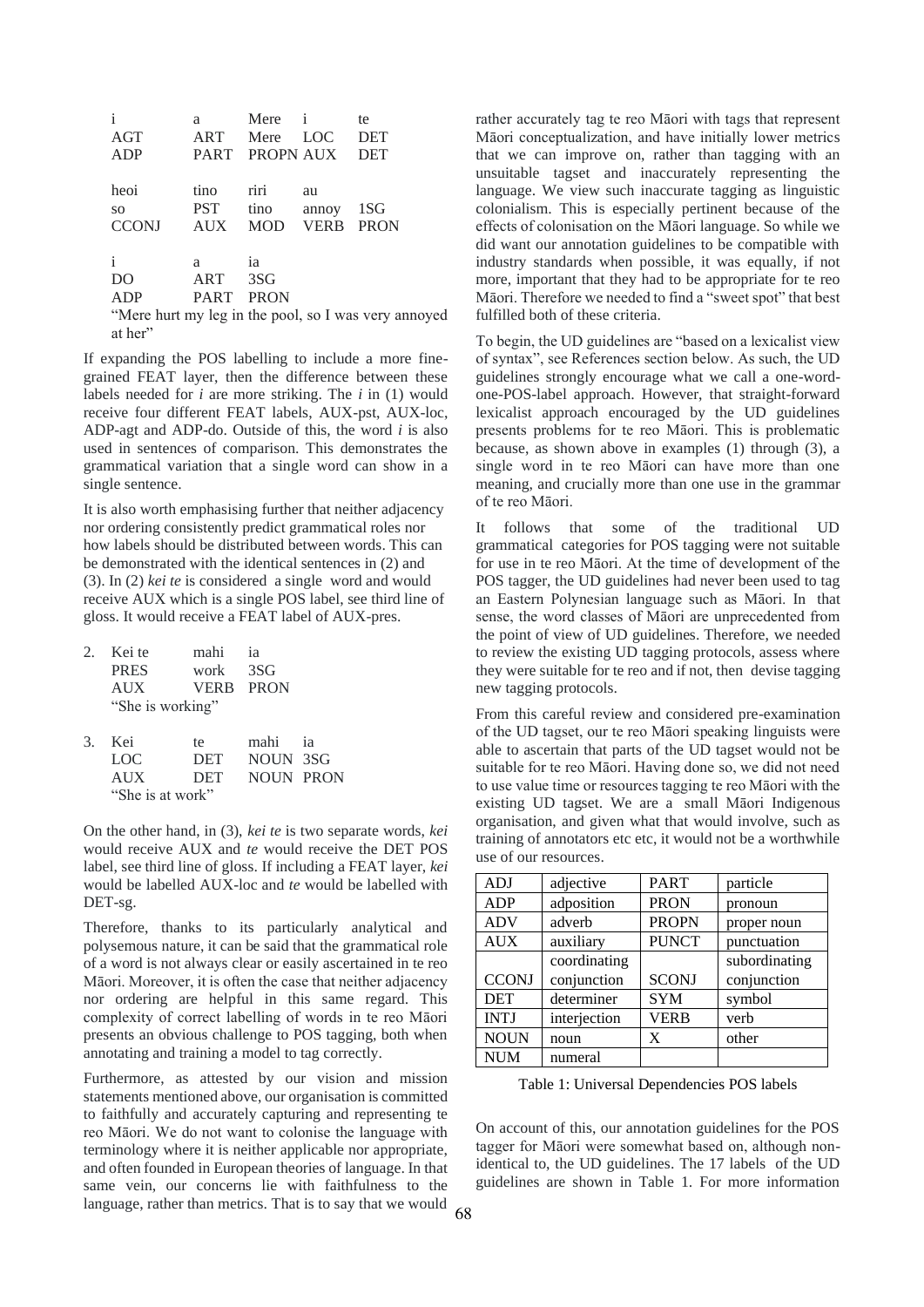about their requirements see UD guidelines, (link in References section below).

Of interest in this paper, is that during the development of the POS tagger for Māori and these tagging protocols, the issue of MWEs arose and more specifically, the issue of how they should be annotated.

To reiterate, because it cannot be overstated, keeping in mind the unique grammar and history of te reo Māori, it was paramount that we captured the Māori language as accurately as possible and not impose European ideas on the language where they are neither applicable nor appropriate.. We applied this way of thinking throughout our approach to the grammar of te reo Māori. However, in this paper we will limit ourselves to the examination of the word category from te reo Māori called "particles" and specifically when they occur in MWEs.

#### **3. Single Particles in te reo Māori**

Before looking at the "particle" MWEs in te reo Māori, we need to familiarise ourselves with their discrete parts, that is the "particles" themselves.

Te reo Māori has a word category called "punga", they are also known as particles, (Harlow 2007). Again, they are small words like *anō, iho, noa, pū, tonu*. A single particle can perform many different functions in Māori. Our investigation of ninety particles found that some particles can accompany and modify up to five different word categories amongst the categories of verbs, nouns, pronouns, adjectives, numerals and negatives. Because the particles do not fit the traditional definitions, or indeed UD definitions, such as adjectives and adverbs we cannot say that the grammatical role is known, at least not in a way that falls under "traditional" grammatical roles. Furthermore and perhaps most importantly, Māori linguists themselves, such as (Harlow, 2007) and (Biggs, 1969), do not use traditional labels to refer to this word class. Therefore, we have a word class that is lacking an appropropriate POS label.

Given that the meanings of the particles are so varied and nuanced, we will simply gloss them as their orthographic word form in the examples in this paper.

For example, the particle *tonu* can modify verbs, nouns, adjectives and negatives. This effectively places it in the categories of adverb and adjective at the same time, as well being a modifier of numerals and negatives. In example (4) it modifies the passivised verb *waiatatia*, we can be sure of this because *tonu* has the added suffix -*tia* to match that of the passive verb. That would typically place *tonu* in the grammatical category of adverbs.

| 4. | Kei te      | waiata-tia                     | tonu-tia  |
|----|-------------|--------------------------------|-----------|
|    | <b>PRES</b> | sing-PASS                      | tonu-PASS |
|    | tēnei       | waiata                         |           |
|    | <b>DET</b>  | song                           |           |
|    |             | "The song is still being sung" |           |

69 *roto*, which leaves it behaving more like a typical adjective. It is worth mentioning that while te reo Māori does make use of some suffixes, such as the passive suffix here, it is not a language that makes use of inflection and so these are rare throughout the grammar and their use is very limited. In example (5) *tonu* modifies the locative noun

| 5. | – Kei                            | roto      | tonu   | koe |
|----|----------------------------------|-----------|--------|-----|
|    | LOC                              | inside    | tonu   | 2SG |
|    | ÷                                | te        | whare? |     |
|    | ADP                              | DET house |        |     |
|    | "Are you still inside the house? |           |        |     |

For the avoidance of doubt, we know that *tonu* is modifying the words that it succeeds because te reo Māori is head initial, and as such modifiers follow the modified. In (6) *tonu* modifies the number *toru*. Example (7) shows us *tonu* modifying the adjective *whero*. Whilst finally in (8), *tonu* modifies the negative *kāore*.

| tonu                           |
|--------------------------------|
| tonu                           |
|                                |
|                                |
| "There are still three apples" |
|                                |

| 7. | He                        | whero tonu |      |
|----|---------------------------|------------|------|
|    | <b>AUX</b>                | red        | tonu |
|    | te                        | putiputi   |      |
|    | <b>DET</b>                | flower     |      |
|    | "The flower is still red" |            |      |

| 8. | Kāore      | tonu                     | te         | rangatira |
|----|------------|--------------------------|------------|-----------|
|    | NEG        | tonu                     | <b>DET</b> | chief     |
|    |            | haina                    |            |           |
|    | <b>PST</b> | sign                     |            |           |
|    |            | "The chief did not sign" |            |           |

These examples serve to illustrate the breadth and variety of grammatical uses of particles, and how even when considered singularly they cannot and should not be categorised under traditional grammatical categories.

Be that as it may, central to our interest here is that particles can combine with other particles to create MWEs. What's more, particles can also combine with other words that are not particles, and these combinations create entirely new MWEs. In summation, as regards annotation for the POS tagger, we encountered three challenges. Namely;

How should:

- single word particles, such as *tonu* above, be annotated.
- particles when combined with other particles, be annotated.
- particles when combined with other non-particles, be annotated.

## **4. Particles Combined with Other Particles**

We have seen an example of a single word particle above with *tonu*. Yet, as stated previously, particles can combine with other particles. Furthermore, the combined meaning is not always a direct combination of the single particle meaning.

To give an example, *noa* is a single particle that has many subtle and distinct meanings. The meanings of *noa* are often connected to ideas that have been variously translated *as being without restraint, casually, by accident, spontaneously, randomly, without restriction, merely, solely* and *only*.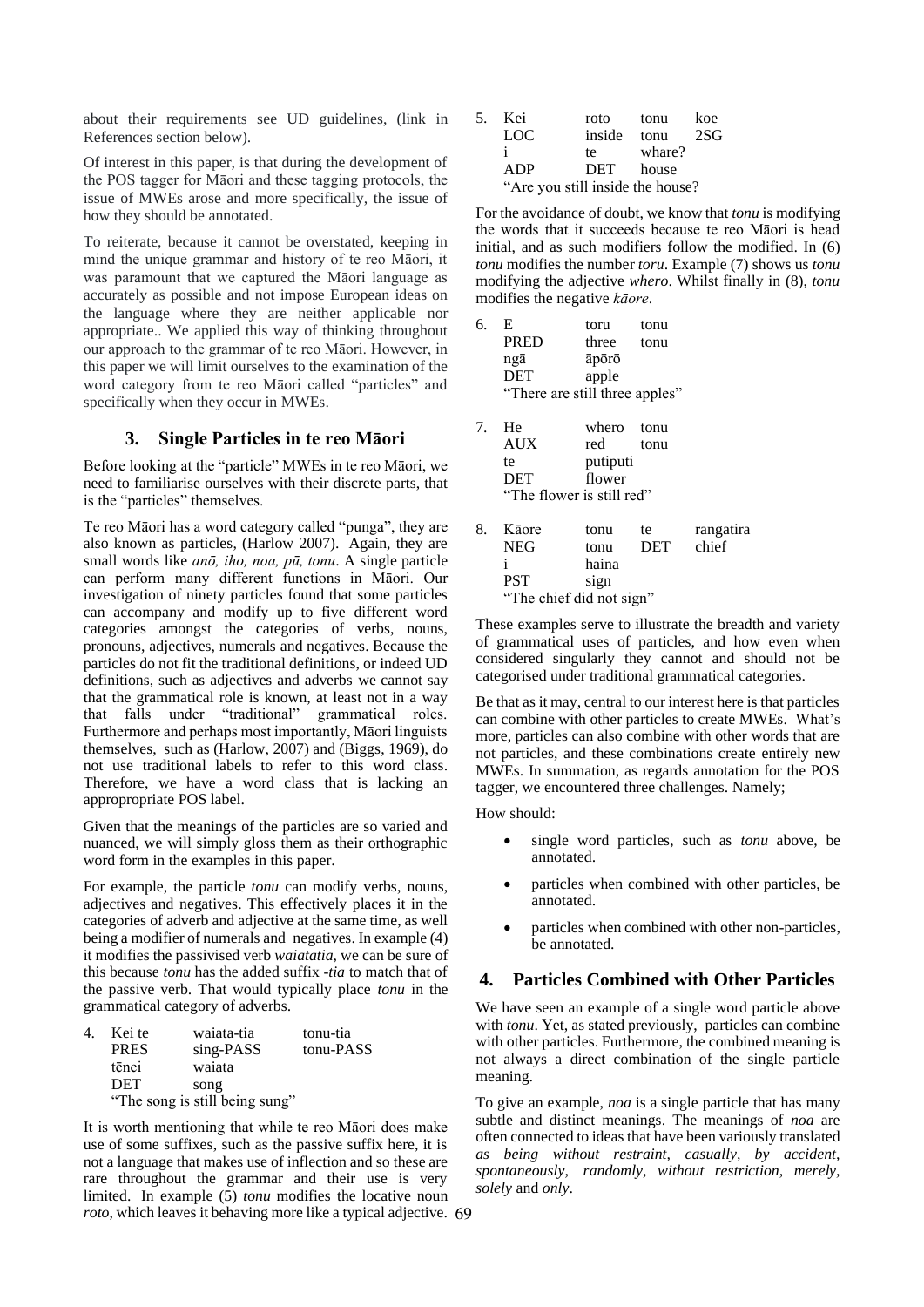Similarly to *tonu* and other particles, it is multifunctional in its grammatical uses and can modify verbs, nouns, adjectives, question words and numbers, and negatives. In example (9), *noa* is modifying the verb *pakipaki*. In (10) the noun *meneti* is modified by *noa,* whereas in (11) *noa* modifies the adjective *māmā*.

| 9. | E.<br><b>PROG</b>      | pakipaki<br>clap | noa<br>noa |
|----|------------------------|------------------|------------|
|    | ana                    | au               |            |
|    | <b>PROG</b>            | 1SG              |            |
|    | "I am clapping wildly" |                  |            |

| 10.E |                                  | rima         | meneti noa |  |
|------|----------------------------------|--------------|------------|--|
|      | PRED                             | five         | minute noa |  |
|      | hei                              | wehe māku    |            |  |
|      | <b>SCONJ</b>                     | leave for me |            |  |
|      | "I have only 5 minutes to leave" |              |            |  |

| 11. He     | māmā       | noa                                               |  |
|------------|------------|---------------------------------------------------|--|
| <b>AUX</b> | simple noa |                                                   |  |
| te         |            | whai whakaaetanga                                 |  |
| <b>DET</b> | have       | agreement                                         |  |
| Ť          | а          | rātou                                             |  |
| ADP        | ART        | 3PI.                                              |  |
|            |            | "An agreement can be gained relatively easily for |  |
| them"      |            |                                                   |  |

In (12) *noa* modifies the question word *aha*. And finally in (13), the number *kotahi* is modified by *noa*, whereas in (14) the negative *kīhai* is modified by *noa*.

| 12. He                               | aha      | noa | te. | paku?  |
|--------------------------------------|----------|-----|-----|--------|
| AUX.                                 | what noa |     | DET | little |
| Lit: "What is merely the smallness?" |          |     |     |        |
| "Why all the fuss?"                  |          |     |     |        |

| 13. Kotahi                      | noa      | te.        |
|---------------------------------|----------|------------|
| one                             | noa      | <b>DET</b> |
| teina                           | $\Omega$ | Te Pairi   |
| <b>Brother</b>                  | ADP      | Te Pairi   |
| "Te Pairi had only one brother" |          |            |
|                                 |          |            |

| 14. Kīhai                            | noa | kia         | tae | te.   |
|--------------------------------------|-----|-------------|-----|-------|
| NEG                                  | noa | PREF arrive |     | - DET |
| pukapuka                             | a   | Hōne-Heke   |     |       |
| Letter                               | ADP | Hōne-Heke   |     |       |
| "Hone-Heke's letter had not arrived" |     |             |     |       |

Yet, when *noa* combines with other particles in which case the meanings can shift again. When *noa* is combined with another particle *iho*, the combination usually gives the sense of *just, only, that and nothing better, s*ee Harlow (2015: 93)*.* Example (15) gives this sense of *noa iho*  meaning *just*. By itself, the particle *iho* has many meanings and uses but is most often a directional particle meaning *downwards* like in (16).

| 15. He              | whakaaro | noa | iho |
|---------------------|----------|-----|-----|
| <b>AUX</b>          | idea     | noa | iho |
| "It's just an idea" |          |     |     |

| 16. Heke    | iho |
|-------------|-----|
| Get off     | iho |
| "Come down" |     |

*Noa* can also combine with the particle *atu*. The primary function of *atu*, although it is one of many, is that of a directional particle indicating direction away from the speaker. This is the case in (17) wherein it specifies the direction of the verb *haere*.

|                                          | 17. Haere  | atu    |              |     |       |
|------------------------------------------|------------|--------|--------------|-----|-------|
|                                          | go         | atu    |              |     |       |
|                                          | "Go away"  |        |              |     |       |
|                                          | 18. He     | reka   | noa          | atu |       |
|                                          | <b>AUX</b> | tasty  | noa          | atu |       |
|                                          | ngā        | tītipi | $\mathbf{i}$ | ngā | rare  |
|                                          | <b>DET</b> | chip   | ADP DET      |     | candy |
| "Chips are much more tasty than candies" |            |        |              |     |       |

When *noa* joins with *atu* to become *noa atu,* it is used to intensify comparative senses, as in (18) where it intensifies the adjective *reka*. *Noa atu* can also indicate that something happened *a long time ago*, thus it becomes a kind of time adverbial MWE, see (19).

| 19. Kua                           | haere | noa    | atu |  |  |
|-----------------------------------|-------|--------|-----|--|--|
| PERF                              | QQ    | noa    | atu |  |  |
| au                                | ki    | Itāria |     |  |  |
| 1SG                               | ADP   | Italy  |     |  |  |
| "I went to Italy a long time ago" |       |        |     |  |  |

This leads onto another particle combination, that is *noa* with the particle *ake*. By itself, *ake* is primarily another directional particle indicating upward motion, see example (20) in which it specifies the direction of the verb *piki*. Yet, when in combination with *noa,* it has a similar meaning to *noa atu*, i.e. *a long time ago,* see (21) where it is a time adverbial MWE.

| 20. E |                                | piki  | ake |            |          |
|-------|--------------------------------|-------|-----|------------|----------|
|       | <b>PROG</b>                    | climb | ake |            |          |
|       | ana                            | au    |     | te.        | maunga   |
|       | <b>PROG</b>                    | 1SG - | ADP | <b>DET</b> | mountain |
|       | "I'm climbing up the mountain" |       |     |            |          |

| 21. I wehe ia             | noa | ake |
|---------------------------|-----|-----|
| PSTleave 3SG noa          |     | ake |
| "He left a long time ago" |     |     |

Concluding this section with particle MWEs, and specifically the final two which can serve as time adverbials, we now move to look at particles with nonparticles in time adverbials MWEs.

## **5. Particles in Time Adverbs**

Sometimes, adverbs in Māori are single word expressions such as *inanahi* in example (22). However many adverbs, specifically adverbial phrases of time, consist of many orthographic words and as such are time adverbial MWEs. As seen previously, the particles themselves have many varied uses and meanings and a particular combination can mean a variation in the meaning of the time adverbial MWE.

| 22. I |                      | haere | - ia | inanahi   |
|-------|----------------------|-------|------|-----------|
|       | <b>AUX</b>           | $g_0$ | 3SG  | yesterday |
|       | "She went yesterday" |       |      |           |

70 in (23). However, it also provides a base for many time By way of illustration*, muri* is usually a locative noun meaning *back, rear* or *behind*. It is shown used in this way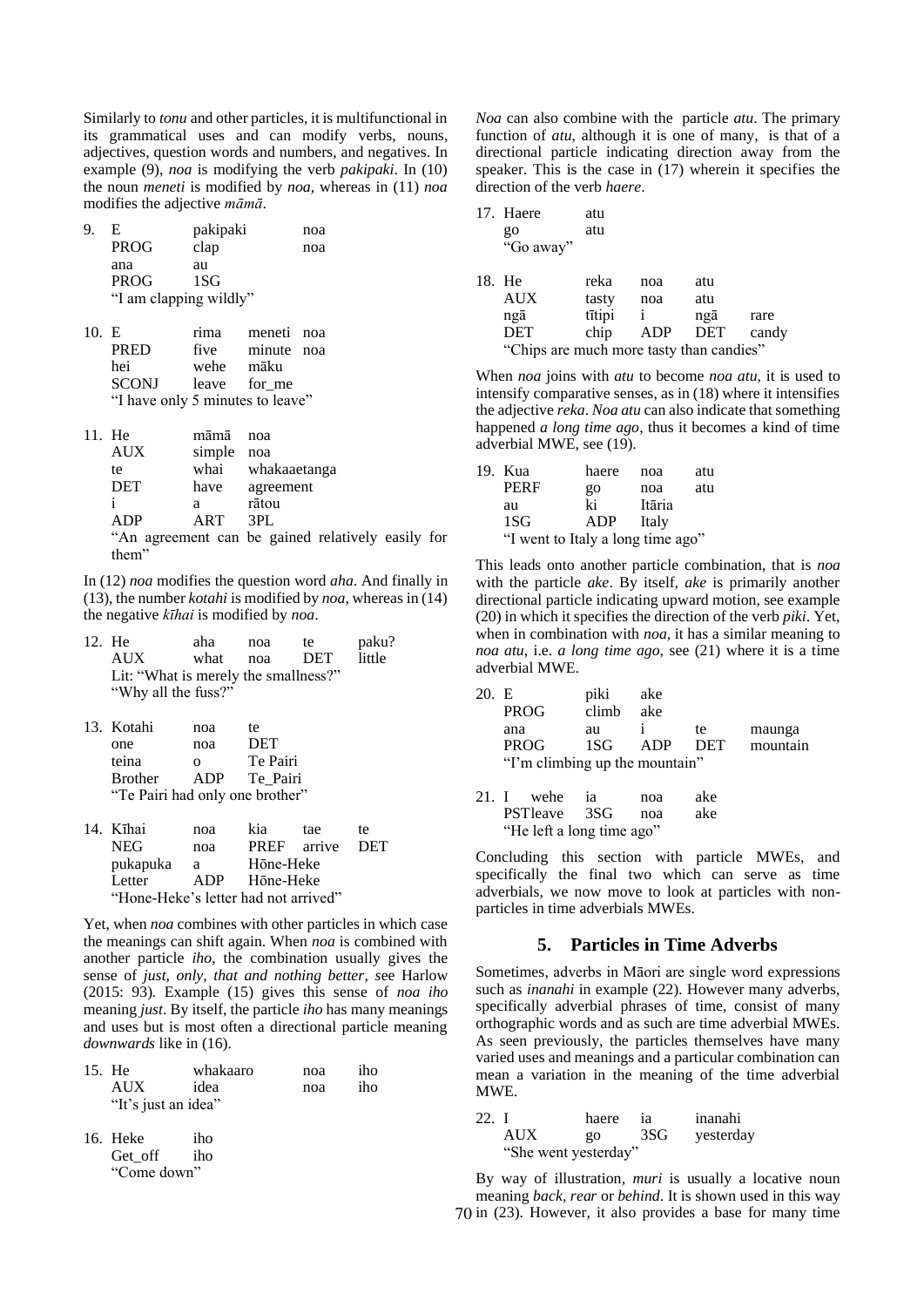adverbial MWEs. In these time adverbial MWEs, it is accompanied by an adposition, and a combination of particles, of which the number can vary.

| 23. I |                               | muri       | te.   | ngeru |
|-------|-------------------------------|------------|-------|-------|
|       | <b>PST</b>                    | behind DET |       | cat   |
|       |                               | te.        | rākau |       |
|       | ADP                           | DET tree"  |       |       |
|       | "The cat was behind the tree" |            |       |       |

Basic types of time adverbial MWEs can be seen in (24) and (25). In (24) the particle *i* marks past tense and it is followed by *muri* and the particle *iho,* previously seen in examples (15) and (16). The combined overall meaning of this MWE in (24) means *after*. However, it can be seen that the substitution of *iho* with *mai* in (25) extends the overall meaning to include *later* and *afterwards*.

| 24. I |                            | muri     | iho   |
|-------|----------------------------|----------|-------|
|       | <b>PST</b>                 | back iho |       |
|       | " $A$ fter"                |          |       |
| 25. I |                            | muri mai |       |
|       | <b>PST</b>                 | back     | — mai |
|       | "After, later, afterwards" |          |       |

The particle *mai* also has many many meanings and uses but, like *iho,* is very often used as a directional particle indicating motion towards the speaker as in (26).

| 26. Whakarongo | mai |
|----------------|-----|
| Listen         | mai |
| "Listen to me" |     |

The addition of more particles can again change the meaning. If *tonu* is added to the sentence *i muri tonu iho,*  seen in (24), to become *i muri tonu iho*, then the meaning shifts to *straight after*, see (27). But if *tonu* is replaced with *tata* the meaning again changes, but this time it changes to *soon after* as in (28). *Tata* is another particle with various meanings but it often means something akin to *near, almost, slightl*y or *just*. This is how it is used in (29).

| 27. I | <b>PST</b><br>"Straight after"                        | muri<br>back | tonu<br>tonu | iho<br>iho       |             |
|-------|-------------------------------------------------------|--------------|--------------|------------------|-------------|
| 28. I | <b>PST</b><br>"Soon after"                            | muri<br>back | tata<br>tata | iho<br>iho       |             |
|       | 29. Kua<br><b>PERF</b><br>"The food is almost cooked" | tata<br>tata | maoa<br>cook | te<br><b>DET</b> | kai<br>food |

*Tata* can also be added to *i muri mai* which again alters the meaning to *shortly after* as in (30). And when *tonu, iho* and *tata* are combined, the meaning transforms again into immediately after as in (31). In addition, if the particle *i* is changed to  $\bar{a}$ , the entire tense shifts from past to future as in (32).

| 30. I |                 | muri                | tata | mai  |     |
|-------|-----------------|---------------------|------|------|-----|
|       | <b>PST</b>      | back                | tata | mai  |     |
|       | "Shortly after" |                     |      |      |     |
| 31. I |                 | muri                | tata | tonu | iho |
|       | <b>PST</b>      | back                | tata | tonu | iho |
|       |                 | "Immediately after" |      |      |     |

| $32. \bar{A}$ |                 | muri | atu |
|---------------|-----------------|------|-----|
|               | <b>FUT</b>      | hack | atu |
|               | "In the future" |      |     |

It could be said that these examples really bring into focus that in every language, there can be a discrepancy between an idea and the number of orthographic words.

This can be seen using both te reo Māori and English time adverbial MWEs as examples. In (33), both languages express the idea of "the day after today" with the single words, *āpōpō* and *tomorrow*. In (34), the idea of "the day after the day after today" is expressed in te reo Māori with a single word *ātahirā*, whereas in English it has many words. By contrast, as shown in (35), the idea of "today" is represented with a single word in English, whereas it is a four-word time adverbial MWE *i te rā nei* in te reo Māori.

33. Āpōpō "tomorrow"

34. Ātahirā "the day after tomorrow"

| 35. I |         | te.        | ra  | ne <sub>1</sub> |
|-------|---------|------------|-----|-----------------|
|       | ADP     | <b>DET</b> | day | <b>DET</b>      |
|       | "Today" |            |     |                 |

The dilemma that faced us was how should these time adverbial MWEs be tagged? Should each orthographic word receive a POS label, and if so with which labels? Or should the phrase be tagged as a single unit, and if so with which POS label?

#### **6. Solution**

The previous sections looked at a selection of the various ways in which particles can occur in MWEs in the grammar of te reo Māori.

The question arose as to how we decided to tag them, and how we reached those tagging decisions. Repeating earlier sentiments, we strove to both reflect and to capture the conceptualization of te reo Māori that has been handed down from generation to generation. And importantly, to not presume or impose grammatical characteristics where they are neither applicable nor accurate. And as the UD guidelines had not been developed for, nor used with, a POS tagger for an Eastern Polynesian language such as te reo Māori, we needed to devise a way to capture how speakers conceptualised their language. This was mainly achieved by two methods.

We simply set out to work with te reo Māori speakers, in order to establish their conceptualization of their language. Our group of speakers consisted of highly proficient, specially selected te reo Māori speakers and also te reo Māori-speaking linguists. They have been termed our *rangatira reo*, which roughly translates as "esteemed Māori language leaders". *Rangatira reo* is both the singular and plural term..

We were cognizant of the fact that many speakers' terminology for grammar might have been influenced by their past education, i.e. any pedagogical methods used during their language learning, or any academic theories of the language. These often come with their own terminology. The terminologies, whilst they might be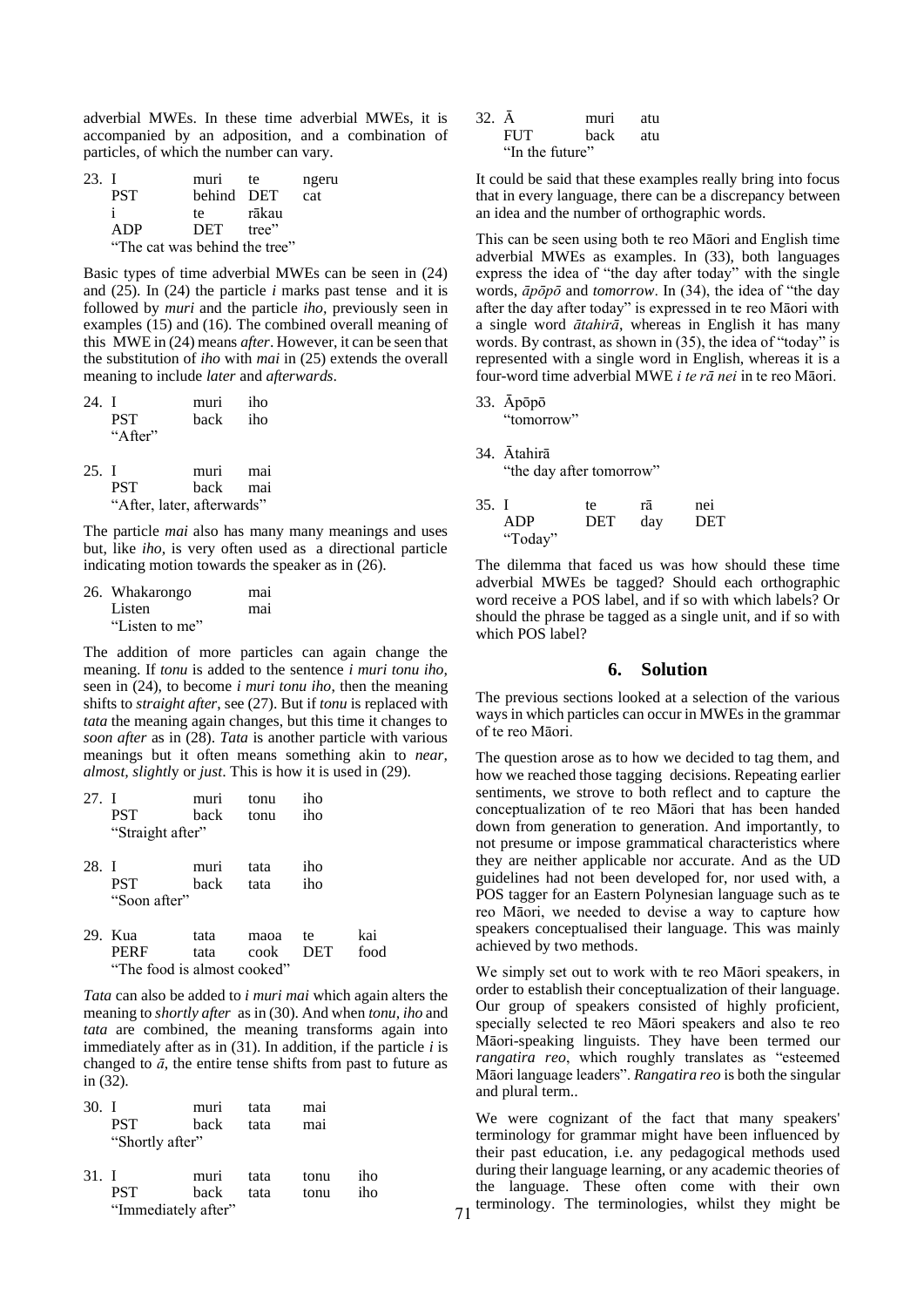useful for their purpose, are not always the best suited to te reo Māori. A well-known example of this is the verbal category in te reo Māori that are very often known as "stative verbs" in linguistic literature and in learners theory and exercise books. An example of such a verb is shown in (36). Unsurprisingly, in casual conversation many speakers refer to these verbs as "stative verbs", although upon examination they have proven not to be stative in nature.

| 36. I |                           | pau     |       | te  | kai  |
|-------|---------------------------|---------|-------|-----|------|
|       | <b>PST</b>                | consume |       | DET | food |
|       |                           | te      | ngeru |     |      |
|       | ADP                       | DET     | cat   |     |      |
|       | "The cat ate up the food" |         |       |     |      |

Knowing that this could have had an influence on any feedback we received, we strove to mitigate any influences from the past experiences of our *rangatira reo.* Whatsmore, we ourselves did not want to suggest or mention these terms and to unduly influence their answers to our questions. Bearing this in mind, we set out to elicit responses about te reo, but we did this using non-leading questions free of terminology.

- 37. In these two sentences: "*kei te haere au ki Te Awamutu i tēnei rā*" and "*kei te haere au ki Te Awamutu āpōpō*", are "*i tēnei rā*" and "*āpōpō*" doing the same thing?
	- a) Yes, "*i tēnei rā*" and "*āpōpō*" are doing the same thing in the two sentences
	- b) No, "*i tēnei rā*" and "*āpōpō*" are not doing the same thing in the two sentences
	- c) Other, please elaborate
	- d) Please feel free to add any comments, thoughts or insights about the question above or your answer to it.

We wanted to begin by making no presumptions in our examination of te reo Māori with the *rangatira reo*. To that end, we began by checking the most basic premisses. We believed, but strived to confirm, that the time adverbial MWEs such as *i tēnei rā* and the single word adverbs such as *āpōpo* are in fact doing the same job in a sentence. However, we did not want to use the word *adverb*, lest any preconceived ideas of what an adverb should be influence the answer. So we used a simple question such as that in (37) wherein no grammatical terminology was mentioned.

If the *rangatira reo* answered a) then we could then presume that the purpose of both phrases is adverbial. It turns out that this was the most popular answer and is indeed the case.

Having established the basics, we also took this approach with the particles that combined with other particles. For these simple particle combinations, if the *rangatira reo* had answered with a) in (38), we could reasonably infer that *noa iho* should receive a single POS label. If answer b) had been predominant then it could be deduced *noa* and *iho* should receive separate tags. Should c) have been chosen then we could ascertain that yet again *noa* and *iho* should receive separate tags but in the UD syntactic relations layer, the words would be linked together as a flat MWE. Finally, answer d) serves to provide the *rangatira reo* with the opportunity to share their own thoughts or feedback.

- 38. Ignoring white space between written words, in a phrase such as "*he whakaaro noa iho*", in your mind, is "*noa iho*"...
	- a) Made up of one word "*noa iho*"
	- b) Made up of two separate words, in this case "*noa*" and "*iho*"
	- c) Made up of two separate words, but they are acting together as one, in this case "*noa*" and "*iho*"
	- d) Other, please elaborate

To offer a further example, if phrased in a particular way some questions might prompt a particular response, such as the question in (39). First of all, the question names certain grammatical categories i.e. *verb, noun, adjectiv*e and *adverb* and therefore could implicitly suggest them as the answer to our question. Secondly, naming certain grammatical categories it presumes that those "traditional" grammatical categories are appropriate for te reo Māori. This is unsatisfactory because it allows the possibility that the true conceptualization of te reo Māori is overlooked, and a POS label that is neither accurate nor appropriate is applied.

- 39. Is the "*ake*" in "*ā muri ake nei*"...
	- a) a verb
	- b) a noun
	- c) an adjective
	- d) an adverb
	- e) other
	- If other, please specify\_\_\_\_\_

Therefore, we opted to use questions phrased like those in (40). These non-leading questions do not suggest nor do they presume the appropriateness of grammatical categories. Again, we were very clear in what we were asking and how each answer was to be interpreted.

- 40. Ignoring white space between written words, is a phrase such as "*Ā muri ake nei*"...
	- a) A single word, made up of one phrase "*ā muri ake nei*"
	- b) Made up of many separate words, in this case "*ā*", "*muri*", "*ake*" and "*nei*"
	- c) Made up of a primary word "*muri*" which is described by other words like "*ake*" and "*nei*"
	- d) Other, please elaborate

72 be said to be based on a "hunch" from linguists who speak To illustrate, in (40), if the *rangatira reo* had answered with a), that would mean that the four words *ā muri ake nei* would receive one single POS label. If the *rangatira reo* had answered with b), each word would receive one POS label. However, in the case that the *rangatira reo* has answered with c) then each word would still receive one POS label, but in the UD syntactic relations layer, each word would also be shown as a dependent of the noun *muri*. This option was influenced by and included due to linguistic knowledge that *muri* is typically a noun, and that it is likely that the other words modify it. Its inclusion could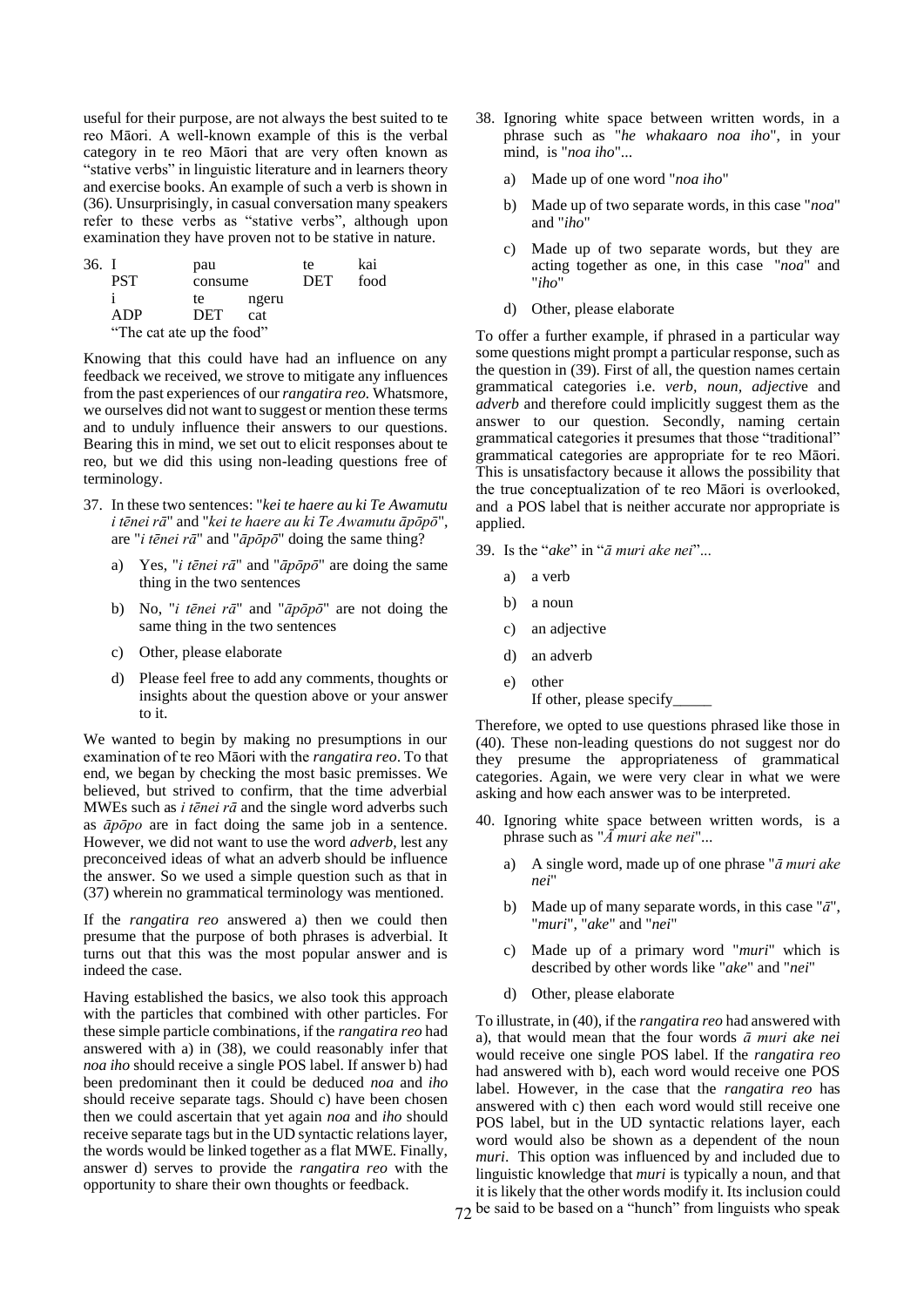te reo Māori. However, it is important to mention that the inclusion of c) is just that, and if *rangatira reo* had given negative feedback about it, then it would have been immediately discounted. Finally, there is d) to allow for any unanticipated feedback that the *rangatira reo* may have to contribute. Indeed, if they felt it was appropriate, a *rangatira reo* could have used this opportunity to advocate for the use of traditional grammatical categories, or alternative labelling.

As it happens, c) was markedly the most popular answer, followed by b). This affirmed our "hunch" that either way, each word should receive a separate POS label. No *rangatira reo* identified the time adverbial MWE as a), thereupon ruling out a single POS label for the MWEs.

Whilst the questions in (38) and (40) established that the particles in the MWEs should be tagged with separate POS labels. It still needed to be made clear exactly what labels the particles should receive, and if those labels ought to be from the traditional grammatical categories suggested by the UD guidelines. To that end, we used many questions like that in (41). Again, shying away from explicitly using terms like adjective and adverb etc, we tried to use very neutral language, and we were clear about what we were asking and how the answers should be interpreted.

- 41. In these two sentences: "*i mahi pai koe?*" and "*he kaitaraiwa pai koe*", is "pai" doing the same thing?
	- a) Yes, "*pai*" does the same thing in the two sentences
	- b) No, "*pai*" does not do the same thing in the two sentences
	- c) Other, please elaborate

In (41), two sentences were given, the first sentence *i mahi pai koe* is translated as *you worked well*, with *pai* describing the verb *mahi*, thus behaving like an adverb, see (42). The second sentence is *you are a good driver* with *pai* describing the noun *kaitaraiwa* therefore behaving like an adjective, see (43).

If a *rangatira reo* answered a), it signified that *pai* is performing the same grammatical role in both sentences and so is capable of behaving like both an adjective and an adverb. Therefore it falls outside of any traditional grammatical roles and requires a new POS label. If a a *rangatira reo* answered b), it signified that *pai* is not not behaving in the same way in the sentences and they should receive different POS labels, such as the traditional UD adjective and adverb labels. However, for these types of questions the *rangatira reo* answered a) indicating that there is a single grammatical category in te reo Māori that does not behave like either an adjective or adverb. Rather, it is more fluid and can modify nouns, verbs and many other grammatical categories as seen in the earlier sections of this paper.

| 42. I | <b>PST</b><br>"You worked well"                 | mahi<br>work         | pa <sub>1</sub><br>pai | koe<br>2SG |            |
|-------|-------------------------------------------------|----------------------|------------------------|------------|------------|
|       | 43. He<br><b>AUX</b><br>"You are a good driver" | kaitaraiwa<br>driver |                        | pai<br>pai | koe<br>2SG |

Therefore, bearing in mind our most important goal to accurately and faithfully capture te reo Māori as it is conceptualised in the minds of speakers, we created a new label for these types of words. This label was for particles, and for now it is called modifier or MOD. To illustrate the labelling protocols drawn from our rangatira reo, a time adverbial MWE like *ā muri ake nei* would be annotated for our datasets with the POS labels shown in the third line of the gloss (44), and eventually our POS tagger would tag it in the same way.

| 44. Ā |                     | muri         | ake   | nei |
|-------|---------------------|--------------|-------|-----|
|       | <b>FUT</b>          | back         | – ake | nei |
|       | ADP                 | NOUN MOD MOD |       |     |
|       | "In a little while" |              |       |     |

All in all, we asked 151 specially designed questions covering 10 different areas of interest. The UD guidelines have 17 labels. We use all of them, but we have an additional 4 labels, including modifier/MOD, that are for te reo Māori. It is important to spotlight that we did not create labels for the sake of it, rather we created them when they were expressly needed.

Coupled with asking our *rangatira reo* our specially designed questions. We have an ever-changing set of guidelines for our annotators. These guidelines were and are under constant review from the *rangatira reo*, meaning that the guidelines are evergreen. By evergreen we mean that, when required, they can always be changed. The guidelines are not static, so when we receive feedback from our *rangatira reo* that our annotation protocols are no longer appropriate, we alter the guidelines immediately. In essence, this means that while the decolonial and reindigenizing processes are ongoing, the guidelines are being adapted to reflect the latest and most appropriate POS labels for te reo Māori. Of course, that begs the question that if our guidelines are updated, how can the annotated data also remain up-to-date. The answer is a simple one, we have an automatic tagging system in place, that means any words can be retagged as needed, and the POS tagger can be retrained.

## **7. Conclusions and Future Work**

This paper has discussed the challenges encountered when tagging the MWEs of te reo Māori. Ultimately, our annotated datasets included a total of 21 POS labels. Where appropriate MWEs were annotated with te reo Māori appropriate labels, and they were annotated with the correct number of labels suitable for the conceptualization of that particular MWE.

At the time of writing, our datasets have over 40,000 tokens, with text taken from informal text, formal text and from social media. Most importantly, our datasets have successfully trained a model. As such we have successfully built a POS tagger for te reo Māori, called *Whakairo Kupu*  meaning *carver of words*. Our current precision and recall are both at 93%.

In terms of access to both the data and the POS tagger, Te Hiku Media operates under its Kaitiakitanga Licence, see an abridged version in (45). More information about the Kaitiakitanga Licence can be found on our Papa Reo website, see references.